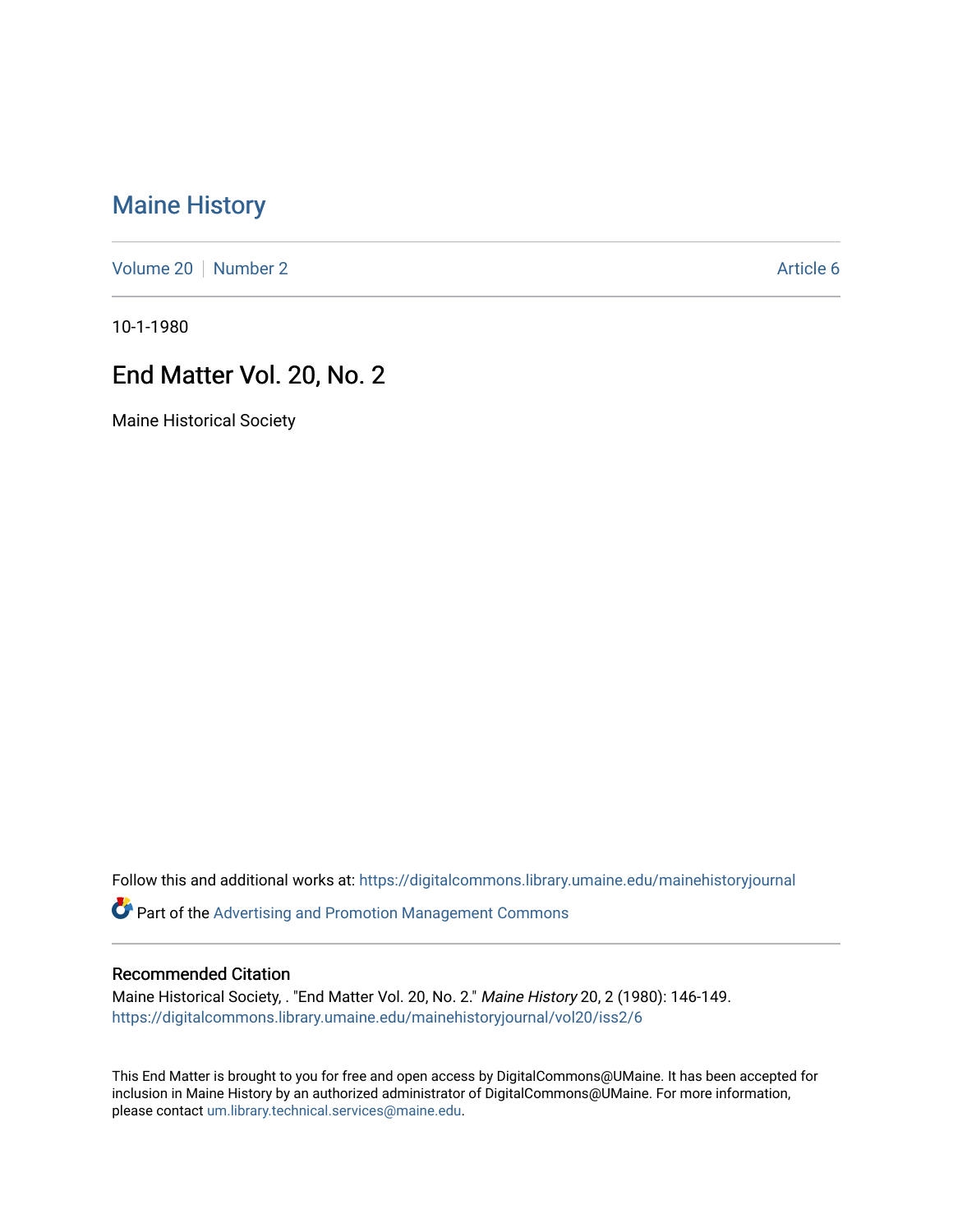### *M AINE BOOK CATALOG No. 1*

Major catalog (nearly 300 listings) of non-fiction books about Maine, with emphasis on history and genealogy. Includes town histories, genealogies, atlases, bird's-eye views, town registers, vital records, etc.

*Price \$1.00*

WINTER FARM BOOKS RFD Box 42-A Pittsfield, Maine 04967

### Tuttle's Catalog #1 Genealogy, Local History and Heraldry

Describes over 6,500 items including genealogies, town and county histories, maps, atlases, church histories and related material on families, cities *8c* towns throughout the U.S. and Canada. Heraldic bookplate section, English *8c* Irish local history; genealogical reference works, books on surnames, peerage, and more.

Catalog  $\#1 - 230$  pages  $-$  \$4.00

TUTTLE ANTIQUARIAN BOOKS, INC. Post Office Box 541 Rutland, Vermont 05701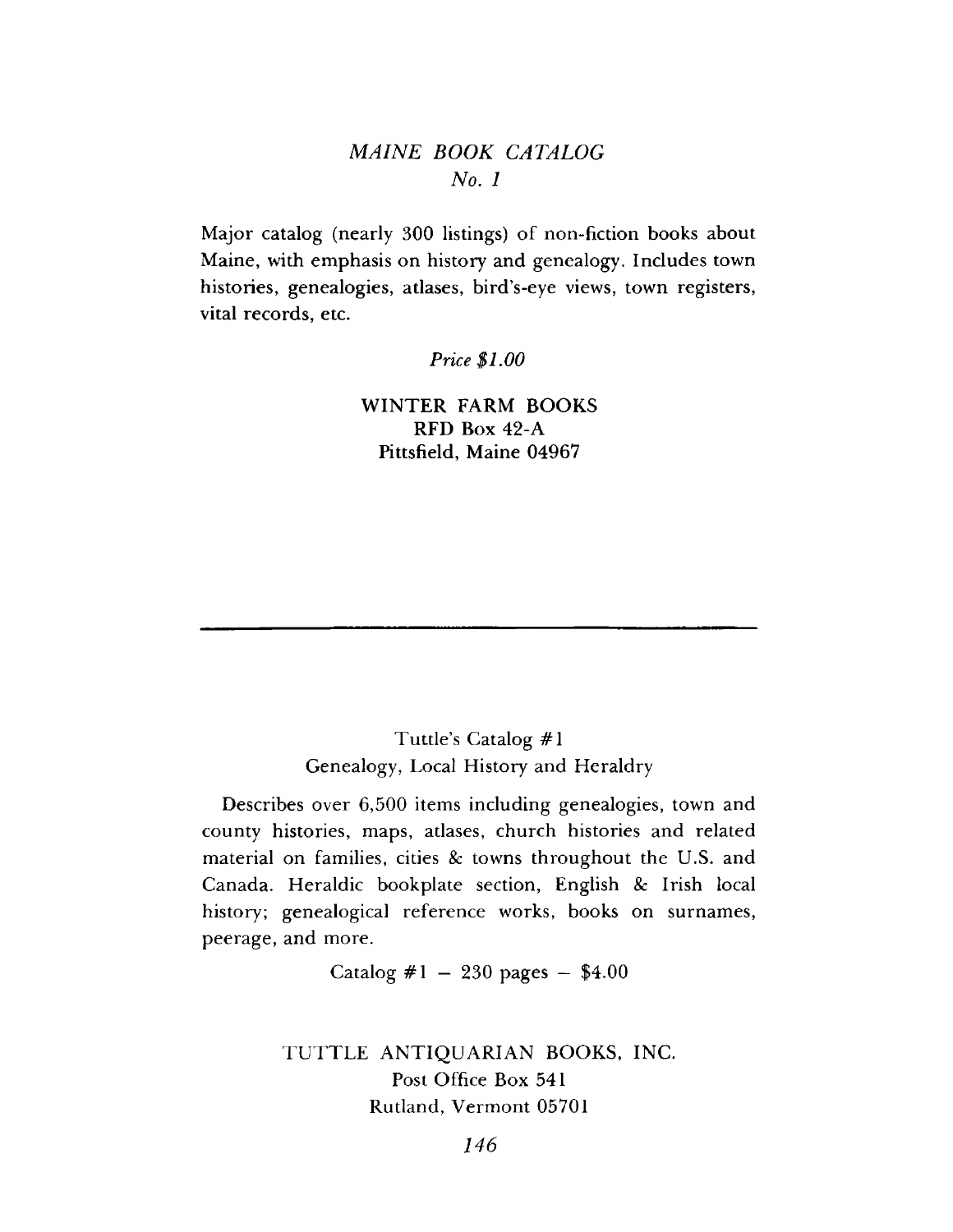#### *THE MAINE HISTORICAL SOCIETY RESEARCH SERIES*

# MAINE, CHARLES II AND MASSACHUSETTS **Governmental Relationships Early Northern New England in**

by John G. Reid

Typescript facsimile,  $\times$  + 278 pages

Cloth. \$21.00 Add \$1.00 postage

A careful examination of the forging of governmental *relationships designed to cope with the problems of American colonization*, *focusing on those involving Maine*, *the British Crown and Massachusetts.*

> Order from Monograph Publishing on Demand 300 North Zeeb Road Ann Arbor, Michigan 48106 Book Order Number: IS-00041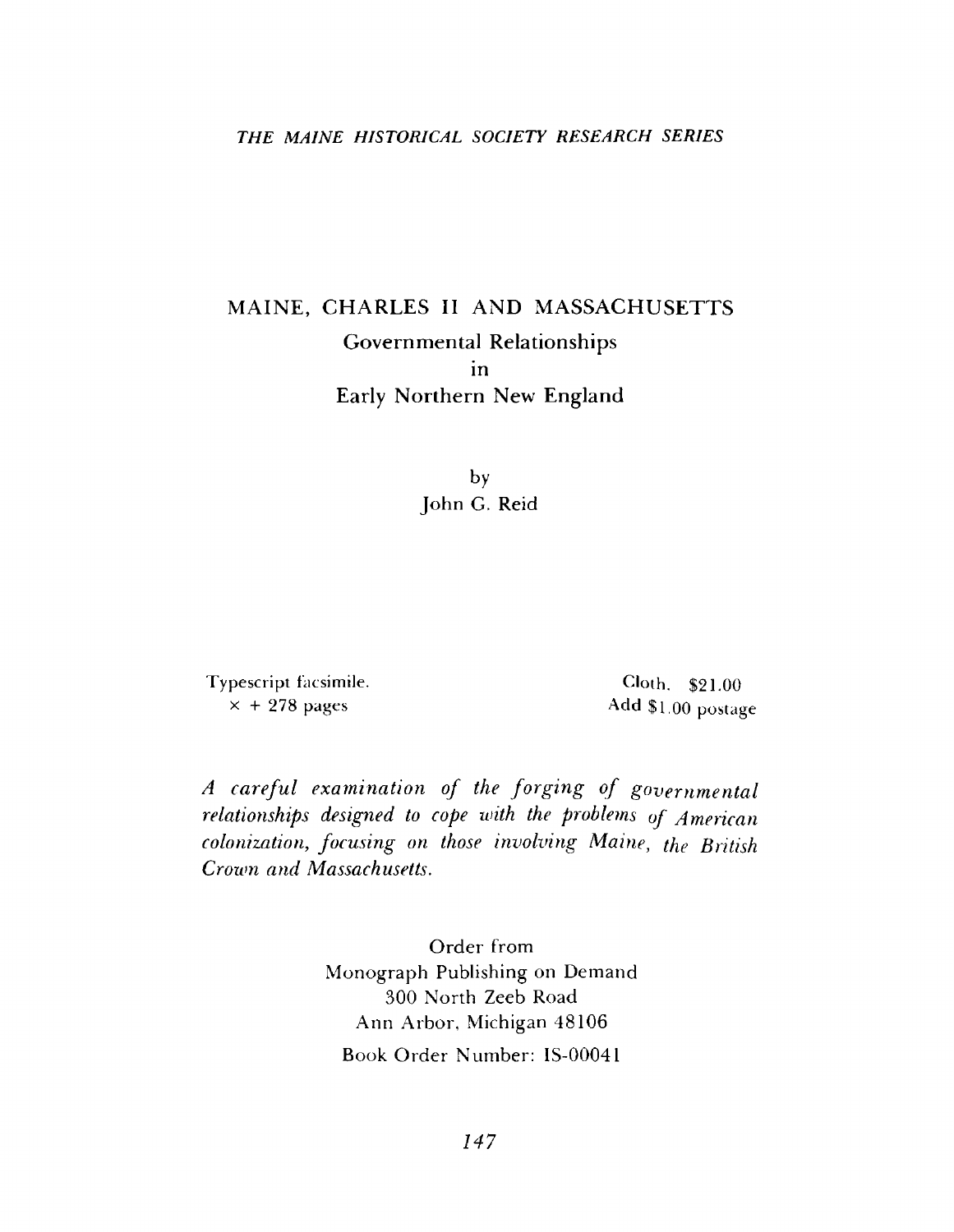Funding for this issue of the *Quarterly* was provided, in part, through the generosity of Commercial Welding Company of South Portland, Maine.